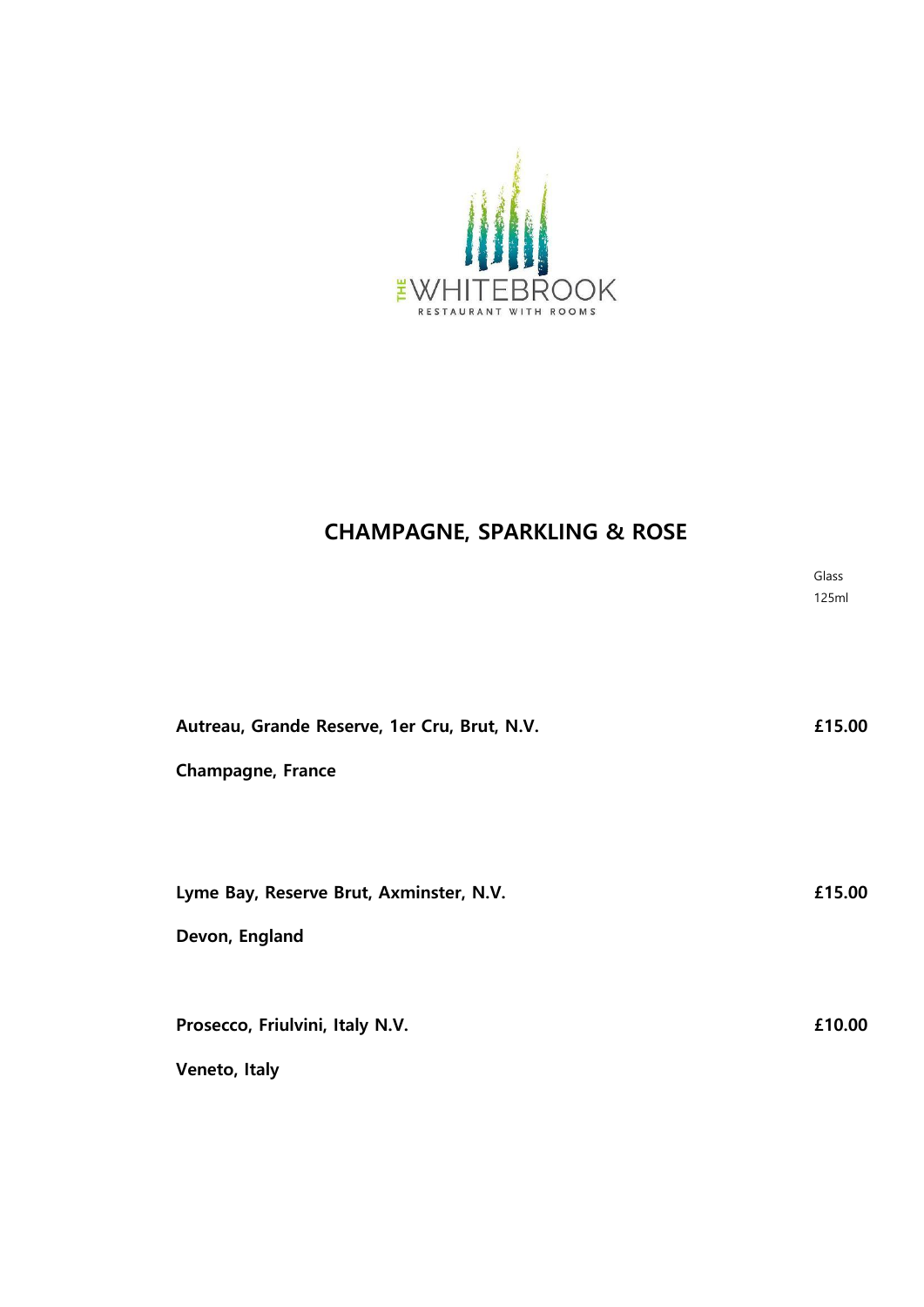## **WHITES BY THE GLASS**

|                                                                              | Glass<br>125ml |
|------------------------------------------------------------------------------|----------------|
| Chardonnay, Ancre Hill Estate, Monmouth, South Wales, 2018 (VOB)             | £11.00         |
| Lyme Bay, Bacchus, Devon, 2020                                               | £8.00          |
| Chablis, 1er Cru Fourchaume Les Côte Fontenay, G. Vrignaud, France 2016 (VO) | £18.00         |
| Albariño, Finca Arantei, Bodegas La Val, Rias Baixas, Spain 2019 (V)         | £11.00         |
| Dry Riesling, Dreissigacker, Rheinhessen, Germany 2020 (VO)                  | £10.00         |

## **REDS BY THE GLASS**

| Brouilly, Château du Pavé, Beaujolais, 2018 (VO)                               | £12.00 |
|--------------------------------------------------------------------------------|--------|
| Amarone della Valpolocella Classico Riserva, Corte Bra, Veneto, Italy 2013 (V) | £18.00 |
| Malbec, Sin Sulfitos, Bodega Cecchin, Mendoza, 2019 (O)                        | £14.00 |
| Pago de los Capellanes Crianza, Ribera del Duero, 2018                         | £13.00 |
| St. Emilion Grand Cru, Grand Pey Lescour, Bordeaux, 2014 (O)                   | £15.00 |

# **ROSÉ BY THE GLASS**

| Robertas, La Vidaubanaise, Côte de Provence, , France 2020 | £9.00 |
|------------------------------------------------------------|-------|
|------------------------------------------------------------|-------|

V-Vegan / v-Vegetarian / O-Organic / B-Biodynamic / S-Sustainable / p-Practices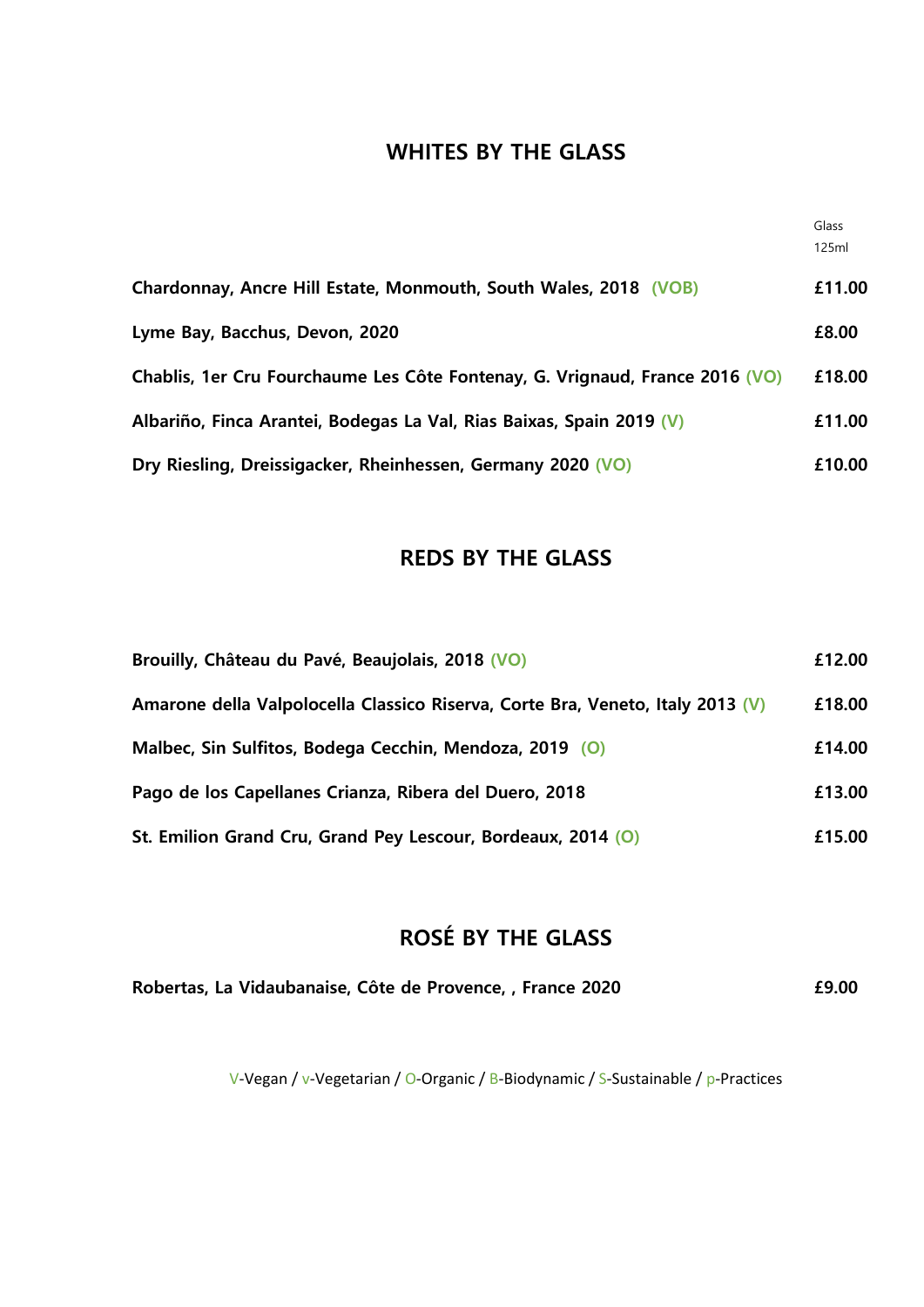## **CHAMPAGNE & SPARKLING**

| <b>WHITE</b> |                                                                        |               |
|--------------|------------------------------------------------------------------------|---------------|
| Bin          |                                                                        | <b>Bottle</b> |
| 006          | Autreau, Grande Reserve, 1er Cru, Brut, N.V.                           | £70.00        |
| 001          | Gobeillard, Grand Reserve, Brut, N.V.                                  | £75.00        |
| 041          | Lyme Bay, Reserve Brut, Axminster, Devon, England, N.V.                | £65.00        |
| 040          | Ancre Hill Estates, Blanc des Blancs, Wales, N.V.(OB)                  | £75.00        |
| 047          | Dorset Cremant, Bride Valley Vineyard, Dorset, England, N.V.           | £70.00        |
| 062          | Prosecco Friulvini, Brut, Italy N.V.                                   | £42.00        |
| 061          | Franciacorta, Cuvee Prestige, Brut, Ca' del Bosco N.V.                 | £110.00       |
| <b>ROSÉ</b>  |                                                                        |               |
| 051          | Ancre Hill, Brut, Monmouth, South Wales, UK, 2012(OB)                  | £75.00        |
| 031          | Laurent Perrier, Brut Rose N.V.                                        | £150.00       |
| 050          | Rathfinny, Sussex, UK, 2016                                            | £80.00        |
|              | <b>VINTAGE</b>                                                         |               |
|              | 004 Champagne, G.H. Mumm, Cuvée R. Lalou, Brut 1999                    | £200.00       |
| 008          | Champagne, Bollinger La Grande annee, 2012                             | £260.00       |
|              | 005 Champagne, Dom Pérignon, Brut, 2006                                | £280.00       |
| 002          | Champagne, Jacquart Blanc de Blancs, 2013                              | £125.00       |
| 062          | Prosecco di Conegliano, Bellenda, San Fermo, Brut, Italy, 2017         | £42.00        |
| 044          | Rathfinny, Classic Cuvee, Sussex, UK, 2016                             | £80.00        |
| 045          | Limney Organic Sparkling, Davenport, Sussex, England, 2015             | £73.00        |
| 046          | Serenno, Brut, Hill Farm, Vale of Glamorgan, 2012                      | £69.00        |
| <b>RED</b>   |                                                                        |               |
| 080          | Natural Lambrusco Rosso, Donati & Camillo, Emilia Romagna, Italy, 2020 | £48.00        |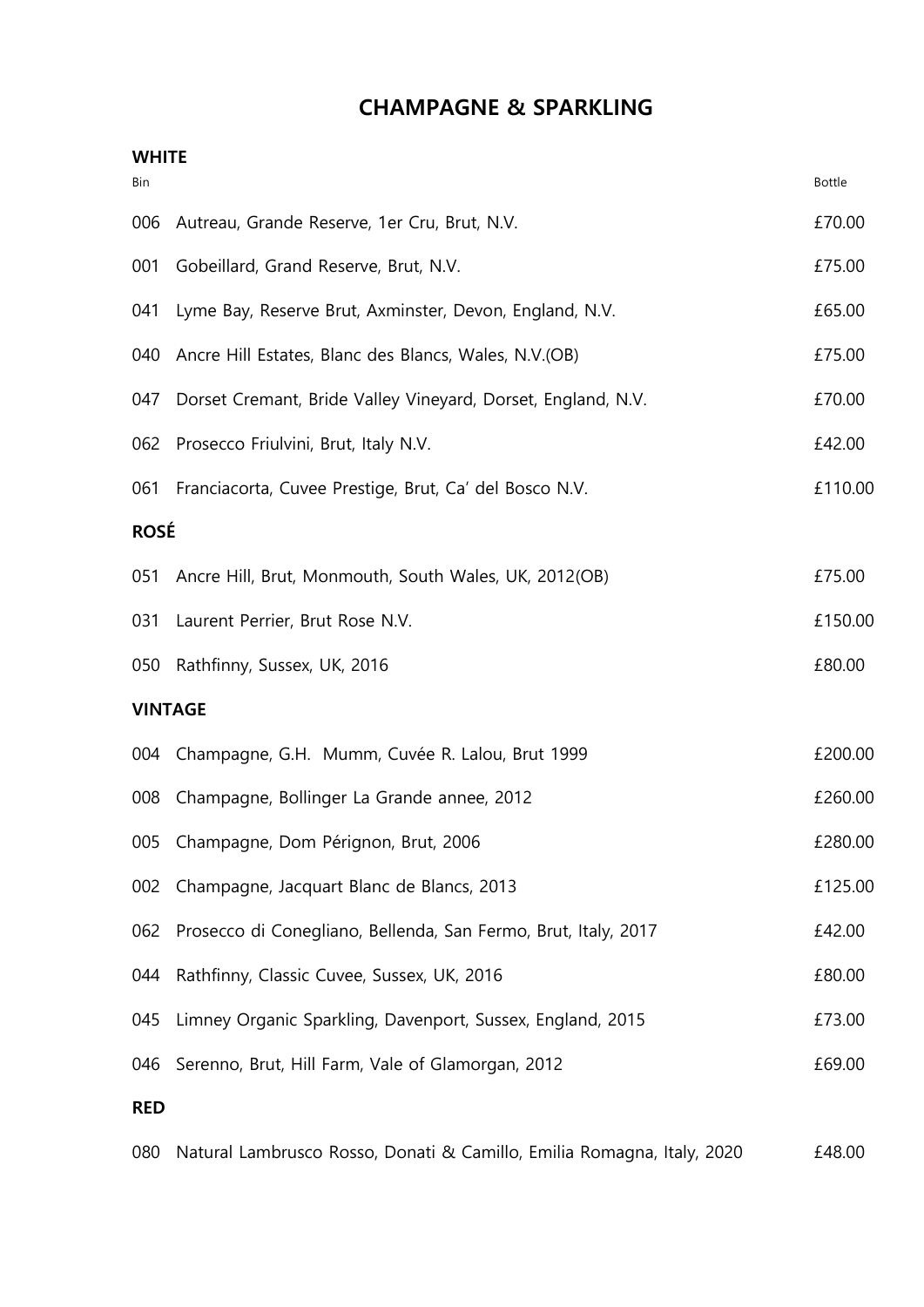## **WHITE**

**FRANCE** 

| Bin |                                                                               | Bottle  |
|-----|-------------------------------------------------------------------------------|---------|
| 155 | Sauvignon Blanc/Sémillion/Muscadele, Château St. Marie, Bordeaux, 2019/20 (V) | £35.00  |
| 156 | Semillon, Sauvignon Blanc, R by Rieussec, Bordeaux, 2016                      | £95.00  |
| 101 | Sauvignon de Touraine, Guy Allion, Loire 2020                                 | £39.00  |
| 126 | Savennières, La Croix Picot, Domaine FL, Loire, 2017                          | £68.00  |
| 103 | Sancerre, Le Grand Rocoy Single Vineyard, Laporte, Loire, 2019 (OB)           | £85.00  |
| 160 | Menetou-Salon, Morogues, Domain Henry Pelle, Loire, 2018 (V)                  | £51.00  |
| 100 | Pouilly Fumé, "La Roche Blanche", Domaine La Porte, Loire, 2019               | £60.00  |
| 105 | Muscadet Sur Lie Sevre & Maine, Château Thébaude, Loire, 2014                 | £47.00  |
| 122 | Chablis, Perchaud, Burgundy 2018 (Op)                                         | £64.00  |
| 129 | Chablis, 1er Cru Fourchaume Les Côte Fontenay, G. Vrignaud, Burgundy, 2016    | £98.00  |
| 120 | Chablis Grand Cru, Vaudesir, Louis Michel & Fils, Burgundy, 2017 (V)          | £130.00 |
| 124 | Chablis, Grand Cru, Les Clos, L'enclos, Burgundy, 2018 (O)                    | £135.00 |
| 201 | Bourgogne Blanc, Vallet Freres, Burgundy 2017 (V)                             | £62.00  |
| 123 | Monthélie Blanc, Clos Fulliot, Domaine Garaudet, 2017                         | £98.00  |
| 106 | Batard Montrachet Grand Cru, Dom. Jean-Marc Morey, Burgundy, 2009             | £340.00 |
| 130 | Meursault, Vallet Freres, Burgundy, 2018 (V)                                  | £180.00 |
| 290 | Meursault 1er Cru Perrières, Dom. Jean-Michel Gaunoux, Burgundy, 2013         | £210.00 |
| 127 | Givry Blanc, Jean Tareau et Fils, Burgundy, 2014                              | £72.00  |
| 121 | Pouilly-Fuissé, Domaine Mathias, Macon, Burgundy 2019 (O)                     | £68.00  |
| 303 | Saint Veran, Domaine Saumaize, Burgundy, 2018                                 | £55.00  |
| 107 | Savagnin, "Ouille" Marie-Pierre, Cote du Jura, 2018 (O)                       | £64.00  |
| 125 | Roussette de Savoir, Frangy, Domaine Lupin, Savoir 2019                       | £49.00  |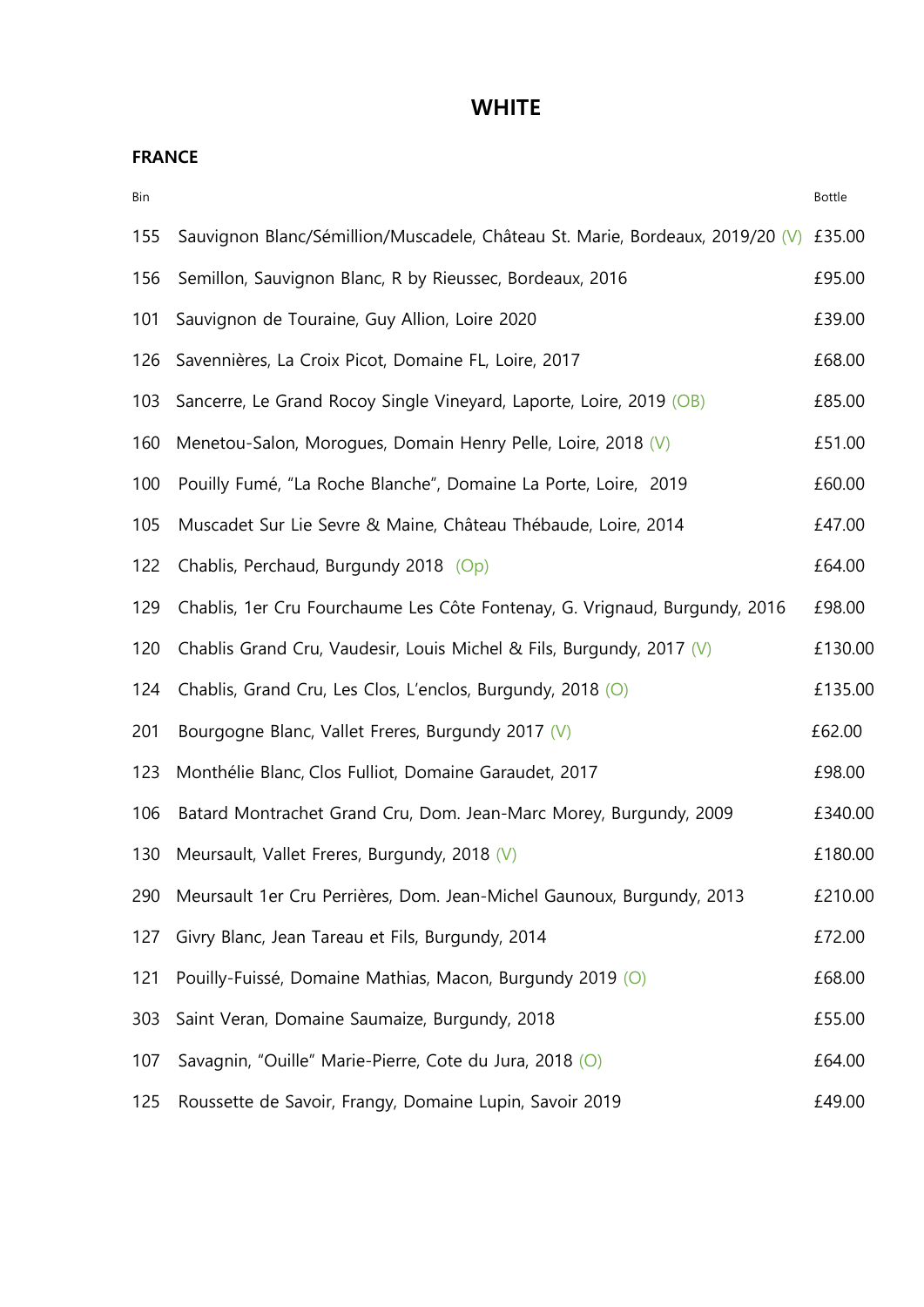### **FRANCE**

| Bin                   |                                                                         | <b>Bottle</b> |
|-----------------------|-------------------------------------------------------------------------|---------------|
| 144                   | Riesling, Trimbach, Clos Ste. Hune, Alsace, 2014 (V)                    | £275.00       |
| 141                   | Riesling Grand Cru Kirchberg, Henry Fuchs, Ribeauville, Alsace 2017 (O) | £75.00        |
| 142                   | Riesling, Equinoxe, Domaine Henry Fuchs, Ribeauvillé, Alsace, 2016 (O)  | £52.00        |
| 250                   | Pinot Gris Reserve, Trimbach Ribeauvillé, Alsace, 2017 (V)              | £62.00        |
| 147                   | Chasselas, Pur Vin Sans Sulfite, Domaine Pierre Frick, Alsace, 2017 (O) | £45.00        |
| 140                   | Muscat Réserve, Trimbach, Ribeuvillé, Alsace, 2017 (V)                  | £52.00        |
| 145                   | Roussanne/Viognier, Dom. Romaneaux-Destezet, Ardech, 2018               | £59.00        |
| 102                   | Côtes du Rhône Blanc, César Domaine Roche-Audran, 2019 (O)              | £52.00        |
| 161                   | Viognier/Chardonnay, Réserve de Daumas Gassac, Languedoc, 2020          | £41.00        |
| 170                   | Grotta di Sole Blanc, Antoine Arena, Patrimonio Corsica, 2013           | £82.00        |
| 146                   | Macabeu Domaine de Majas Blanc, Côtes Catalanes, Roussillon 2017 (N/O)  | £47.00        |
| <b>UNITED KINGDOM</b> |                                                                         |               |
| 218                   | Seyval Blanc, a`Beckett's, Chalk Hill, Devizes, 2015                    | £38.00        |
| 215                   | Chardonnay, a Beckett's, Two Degrees West, Devizes, 2016                | £42.00        |
| 219                   | Lyme Bay, Shoreline, Devon, 2019                                        | £39.00        |
| 242                   | Bacchus Kingfisher, Swanaford, Devon, 2018                              | £42.00        |
| 217                   | Madeleine Angevine, Solaris, Seyval Blanc, Dalwood, Devon, 2018         | £48.00        |
| 261                   | Wild Ferment Pinot Gris, Sharpham, Devon 2019                           | £55.00        |
| 210                   | Pinot Gris, Stopham Estate, Sussex, 2019                                | £51.00        |
| 211                   | Horsmoden Dry White, Davenport Vineyards, Sussex, 2019                  | £43.00        |
| 216                   | Chardonnay, Bride Valley Vineyard, Dorset, 2018                         | £65.00        |
| 220                   | Chardonnay, Ancre Hill Estate Monmouth, South Wales, 2018 (BVO)         | £55.00        |
| 350                   | Orange Albariño, Ancre Hill Estate Monmouth, South Wales, 2019 (BVO)    | £58.00        |
| 304                   | Qvevri White Auxerois, Pinot Blanc, Chardonnay, Tillingham, Sussex (V)  | £89.00        |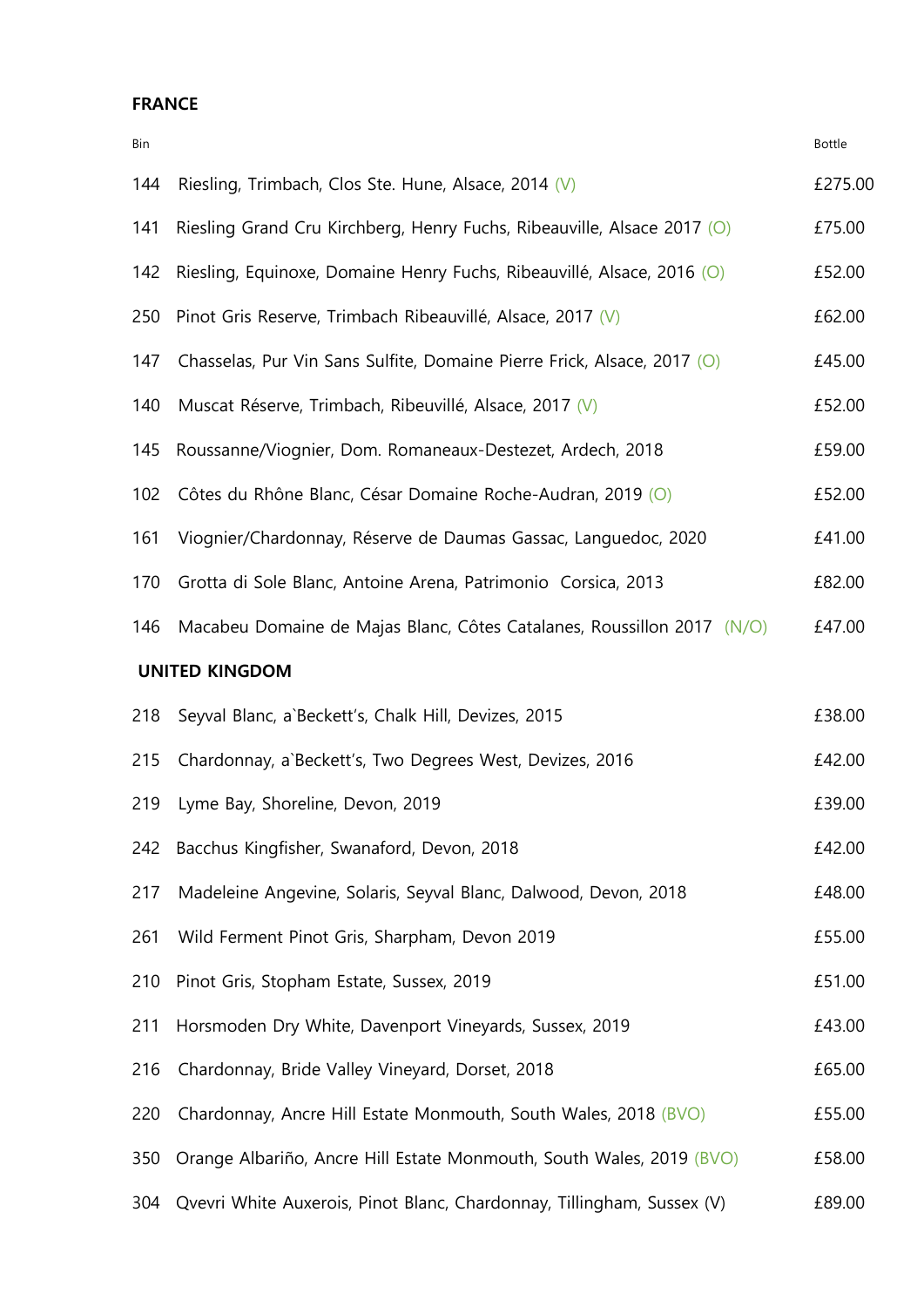## **ITALY**

| Bin |                                                                              | <b>Bottle</b> |
|-----|------------------------------------------------------------------------------|---------------|
| 282 | Pinot Grigio, Cesconi, Trentino Alto-Adige, 2019 (O)                         | £51.00        |
| 294 | Roero Arneis, Angelo Negro 'Serra Lupini', Piemonte, 2020                    | £41.00        |
| 297 | Bellotti Bianco, Cascina degli ulivi, Piemonte, 2017 (B)                     | £43.00        |
| 298 | Cortese, Gavi di Gavi, Lugarara, La Gustiniana, Piemonte, 2019 (V)           | £54.00        |
| 292 | Trebbiano, Soave Classico, Pieropan, Veneto, 2018 (O)                        | £49.00        |
| 295 | Natural Trebbiano, Soave Classico, "Castelcerino", Filippi, Veneto, 2018 (O) | £39.00        |
| 104 | Orange Trebbiano, Back to Silence, AA Ottella, Lugana, Veneto, 2019 (OpV)    | £80.00        |
| 293 | Vermentino IGT, Antonio Camillo, Tuscany, IGT, 2020/21                       | £38.00        |
| 296 | Sauvignon Blanc, Meriggio, Fontodi, Chianti, 2019 (O)                        | £51.00        |
| 305 | Orange Trebbiano D'Abruzzo, Francesco Cirelli, 2019 (OBV)                    | £65.00        |
| 241 | Verdicchio Dei Castelli Di Jesi Classico, Ciu Ciu, Arbinus, Marche 2019 (OV) | £46.00        |
| 302 | Natural Grecanico, Inzolia blend, Rami, COS, 2020 (OBVS)                     | £48.00        |

## **SPAIN**

| 301 | Bodegas Naia, K-Naia, Rueda 2018 (V)                              | £46.00 |
|-----|-------------------------------------------------------------------|--------|
| 131 | Verdejo, Marinsancho, Rueda 2020                                  | £51.00 |
| 202 | Albariño, Finca de Arantei, Bodegas La Val, Rias Baixas, 2019 (V) | £52.00 |
| 306 | Albariño Organistrum, Martin Codax, Rias Baixas, 2018 (V)         | £68.00 |
| 320 | Godello, Godeval, Valdeorras, 2019 (O)                            | £58.00 |
| 360 | Godello old vignes, Godeval, Valdeorras, 2019                     | £64.00 |
| 300 | Gewürztraminer, Bodegas Pirineos, Somontano, 2018                 | £44.00 |
| 150 | Sincronia Blanc Organic, Mesquida Mora, Mallorca, 2018 (VO)       | £45.00 |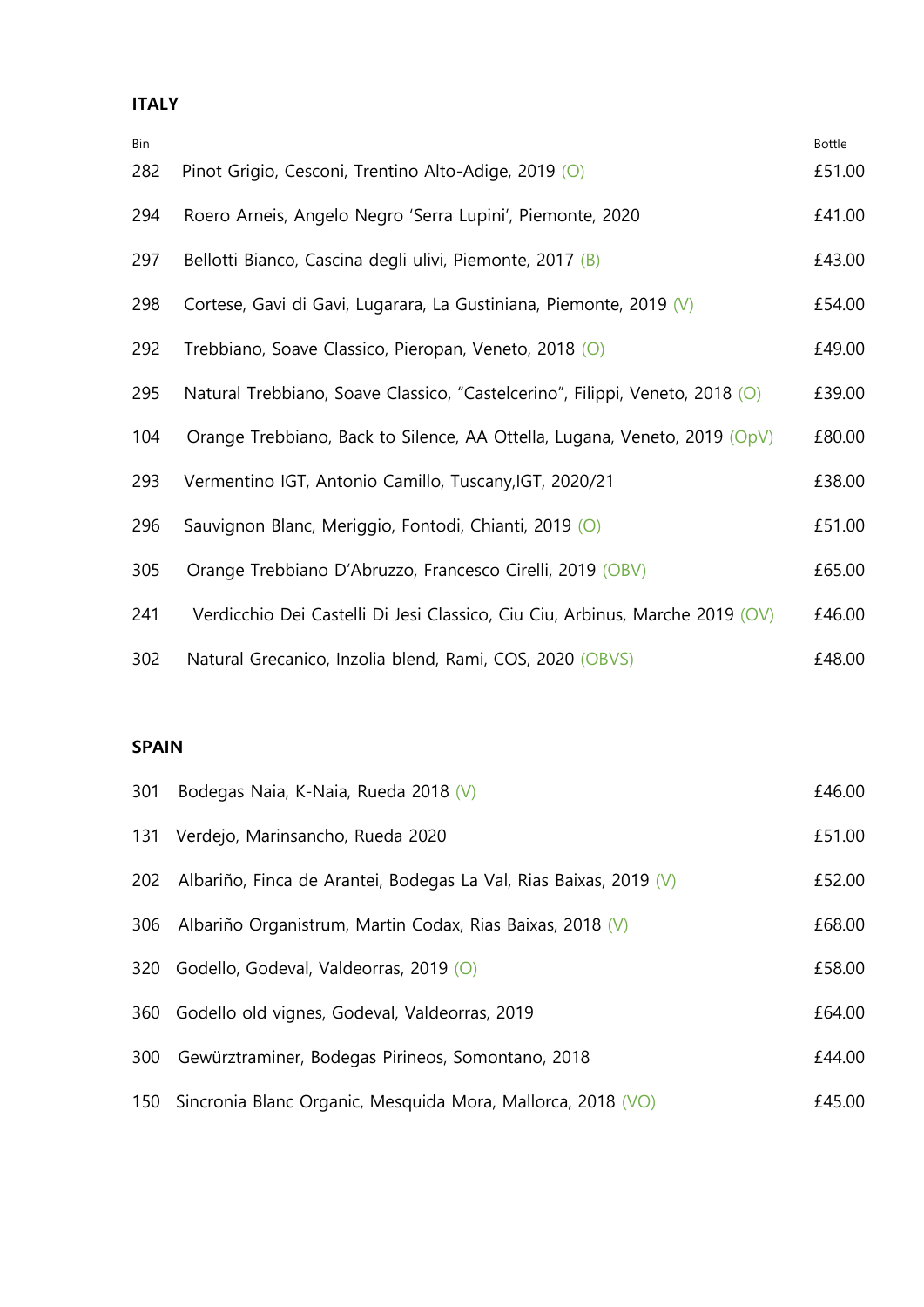### **PORTUGAL**

| Bin |                                                                        | <b>Bottle</b> |  |  |
|-----|------------------------------------------------------------------------|---------------|--|--|
| 203 | Semillon, Encruzado, Quinta dos Carvalhais, Branco Especial, Dão, N.V. | £120.00       |  |  |
|     | 162 Sercialinho, Serie Impar, Sogrape, Bairrada, 2017                  | £160.00       |  |  |
| 212 | Alvarinho, Pouco Comum, Quinta da Lixa, Minho, 2020 (V)                | £36.00        |  |  |
|     |                                                                        |               |  |  |
|     |                                                                        |               |  |  |
|     | <b>MORROCO</b>                                                         |               |  |  |

| 213 Chardonnay, Epicuria, Guerrouane, 2019 | £58.00 |
|--------------------------------------------|--------|
|                                            |        |

## **GERMANY**

|     | 252 Riesling Trocken, Dreissigacker, Rheinhessen, 2020 (VO)            | £48.00 |
|-----|------------------------------------------------------------------------|--------|
|     | 262 Alcohol Free Riesling, Leitz, Rheinhessen, NV                      | £29.00 |
| 291 | Riesling Spatlese, Louis Gutrum, Oppenheim Herrenberg, Rhinhessen 2013 | £79.00 |

## **LUXEMBURG**

| 251 Riesling Grand 1er Cru, Mathis Bastien, Moselle Luxembourgeoise, 2017 | £61.00 |
|---------------------------------------------------------------------------|--------|
|---------------------------------------------------------------------------|--------|

#### **AUSTRIA**

| 255 Natural Grüner Veltliner, Handcrafted, Arndorfer, Niederösterreich, 2020 (VO)       | £48.00 |
|-----------------------------------------------------------------------------------------|--------|
| 214 Grüner Veltliner, Loiserberg, Loimer, Kamptal, 2019 (VOB)                           | £72.00 |
| 143 Orange Pulp Fiction, Yellow Lable n.7, Erich Machherndl, Wachau, 2018 (VO)          | £68.00 |
| 342 Orange Pinot Gris Blend Andert Pamhogna Weiss Neusiedlersee, Austria 2020(V) £57.00 |        |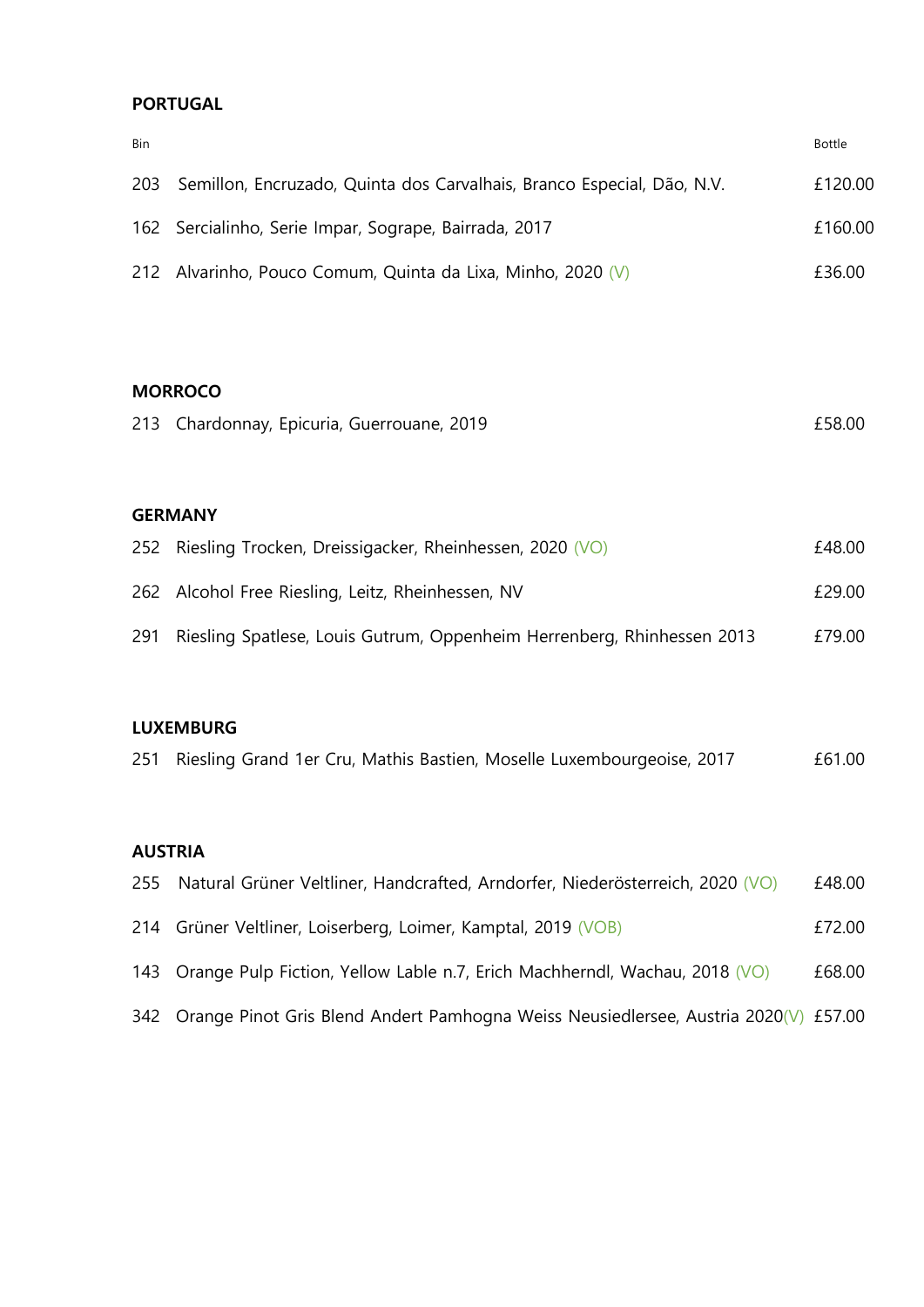### **HUNGARY**

| Bin           |                                                                                        | <b>Bottle</b> |
|---------------|----------------------------------------------------------------------------------------|---------------|
| 307           | Dry Furmint, Patricius, Tokaji, 2020 (V)                                               | £44.00        |
|               | <b>CROACIA</b>                                                                         |               |
| 310           | Malvazija Istarska, Matosevic Alba, 2018                                               | £42.00        |
|               | <b>ARMENIA</b>                                                                         |               |
|               | 148 Voskeat, Garandmak, Zorah, Voski, 2016 (VOp)                                       | £75.00        |
| <b>GREECE</b> |                                                                                        |               |
|               | 326 Assyrtiko, Ayrarakis, Crete, 2019 (V)                                              | £44.00        |
|               |                                                                                        |               |
| <b>CHINA</b>  |                                                                                        |               |
| 351           | Long Yan, Martin Winery, Yanhuai Valley, Hebei, 2017                                   | £40.00        |
| <b>CHILE</b>  |                                                                                        |               |
| 340           | Orange Muscat, Viejas Tinajas, De Martino, Itata Valley, 2016 (V)                      | £71.00        |
| 341           | Chardonnay, Tres Vulcanes Single Vineyard, De Martino, Malleco Valley, 2017 (V) £67.00 |               |
|               | 128 Sauvignon Blanc, Garuma Vineyard, Leyda, Leyda Valley, 2021                        | £49.00        |
|               | <b>UNITED STATES</b>                                                                   |               |
| 265           | Sauvignon Blanc, Stag's Leap Wine Cellars, Aveta, Napa Valley, 2017                    | £58.00        |
|               | 263 Chardonnay Dutton Ranch, Patz and Hall, Sonoma, 2017                               | £120.00       |

- 260 23<sup>rd</sup> Evolution, Sokol Blosser, Dundee Hills, Oregon N.V. (O) 647.00
- 330 Natural Riesling Blend, Old Love, Ovum Wines, Elkton, Oregon, 2020 (V) 656.00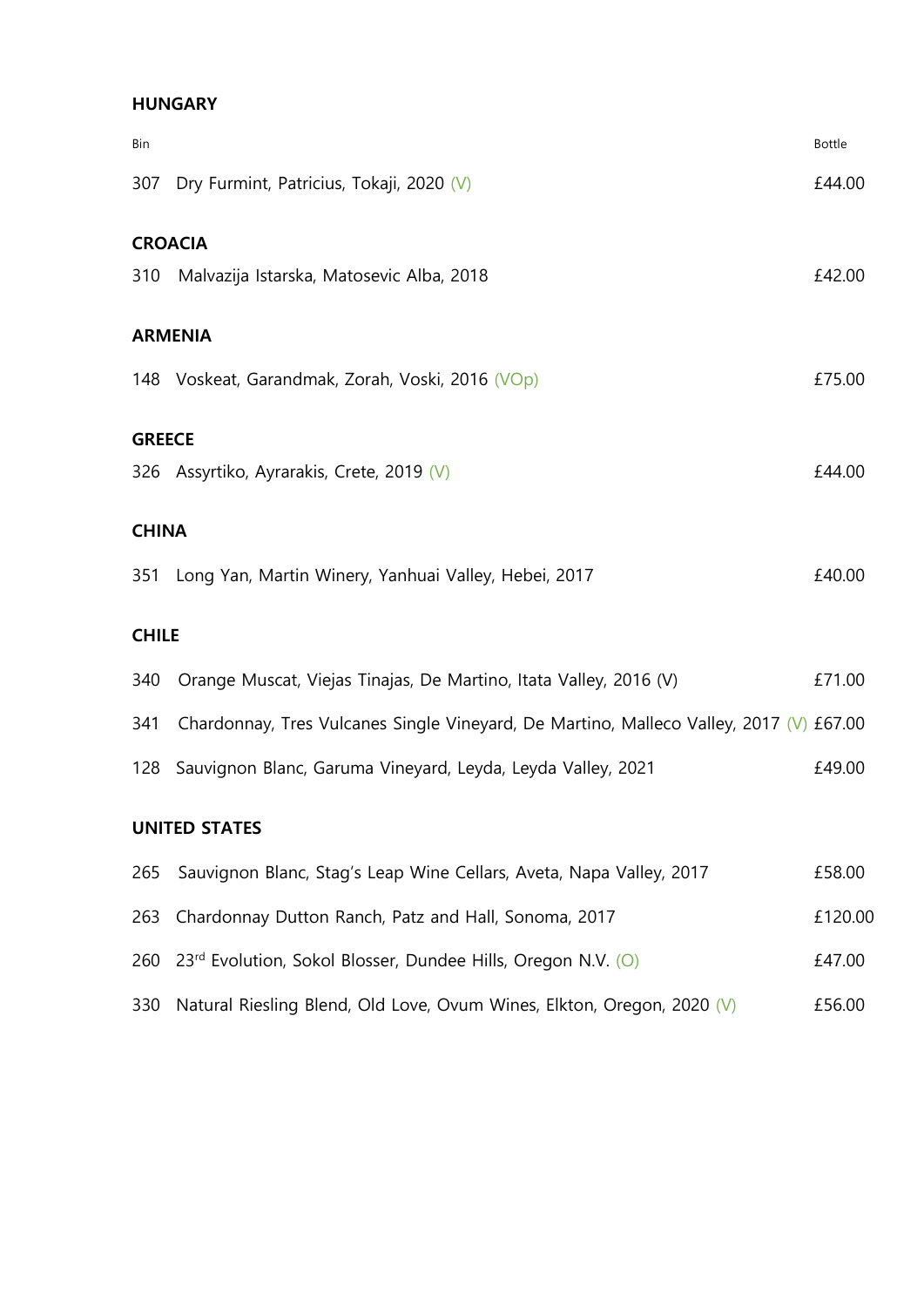#### **NEW ZEALAND**

| <b>Bin</b> |                                                             | Bottle |
|------------|-------------------------------------------------------------|--------|
|            | 245 Grüner Veltliner, Yealands, Marlborough, 2019 (V)       | £46.00 |
| 244        | Chardonnay Reserve, Seresin Estate, Marlborough, 2018 (VBO) | £63.00 |
| 240        | Sauvignon Blanc, Tindall Vineyard, Marlborough, 2019        | £52.00 |
|            | 243 Pinot Gris, Urlar, Gladstone, Wairarapa, 2018 (VO)      | £57.00 |

#### **AUSTRALIA**

| 270 Sémillon Louis, Hensckhe, Eden Valley, 2015/17 (Bp)               | £56.00 |
|-----------------------------------------------------------------------|--------|
| 264 Plexus Marsanne/Roussanne/Viognier, John Duval, Barossa, 2019     | £68.00 |
| 283 Roussanne, The Money Spider, D' Aremberg, McLaren Vale, 2021 (VO) | £47.00 |

#### **SOUTH AFRICA**

|     | 284 Chardonnay, Thelema, Stellenbosch, 2017 $(v)$               | £68.00 |
|-----|-----------------------------------------------------------------|--------|
|     | 280 Chenin Blanc, FMC, Ken Forrester, Stellenbosch, 2019 (V)    | £76.00 |
| 281 | Sauvignon Blanc, 282, Elgin Ridge, Elgin 2017 (OB)              | £48.00 |
|     | 325 Viognier, Fairview, Paarl, 2020                             | £39.00 |
|     | 311 Chenin Blanc, Old Vines, Kloof Street, Swartland, 2020 (VS) | £42.00 |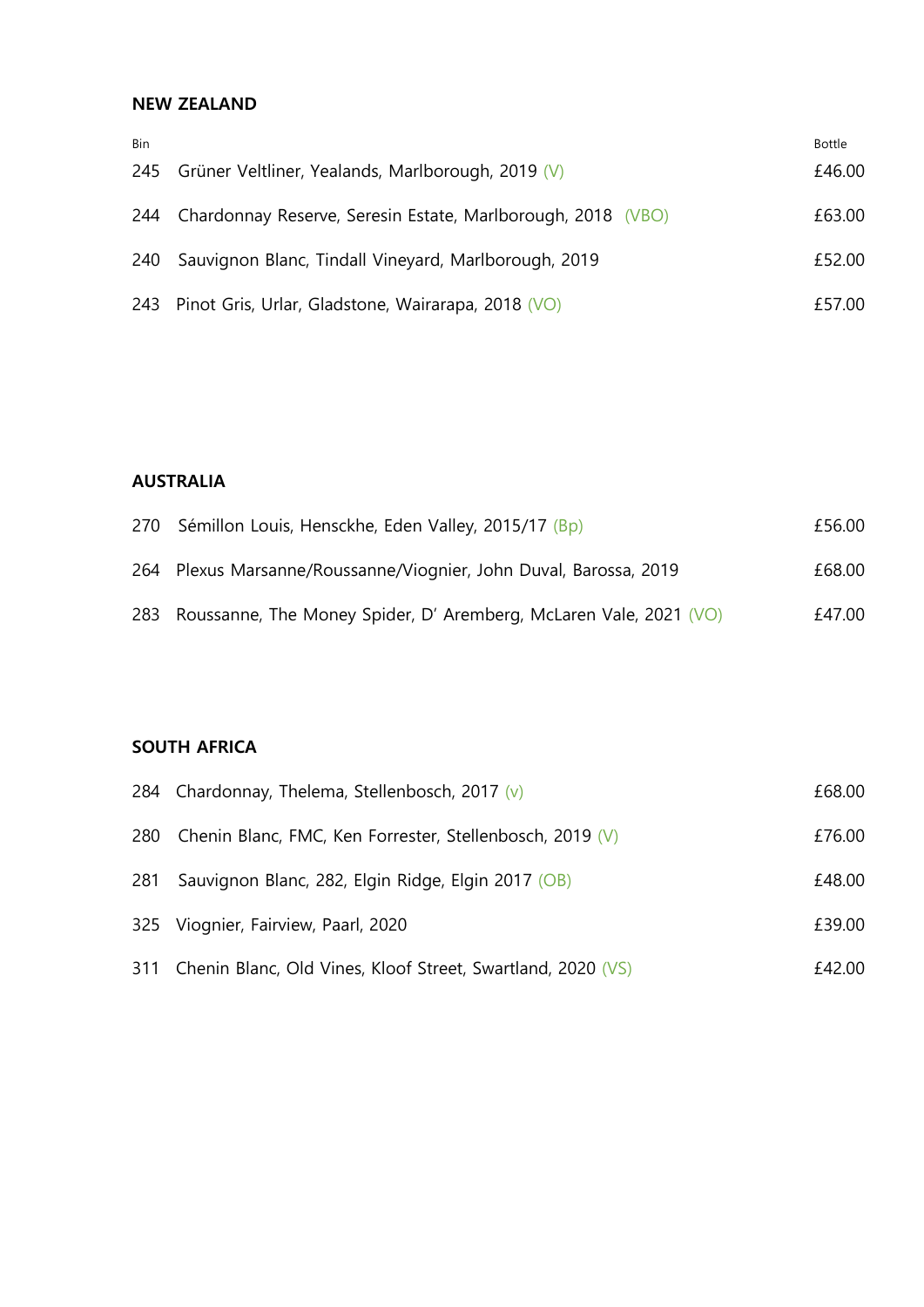# **ROSÉ**

| <b>FRANCE</b> |                                                                                      |               |
|---------------|--------------------------------------------------------------------------------------|---------------|
| Bin           |                                                                                      | <b>Bottle</b> |
| 421           | La Vidaubanaise, Robertas, Côtes de Provence, 2020                                   | £40.00        |
| 420           | Orange SI Rose, Gewurtztraminer/Pinot Gris, C. Binner, Alsace, 18/19/20 (VOB) £56.00 |               |
| 422           | Chateau Gassier, Le Pas du Moine, Côtes de Provence, 2019 (VO)                       | £62.00        |

## **AUSTRIA**

| 410 | Natural Zweigelt/Blaufrankish, Judith Beck, Burgenland, 2021 (VOB) |  |  | £45.00 |
|-----|--------------------------------------------------------------------|--|--|--------|
|-----|--------------------------------------------------------------------|--|--|--------|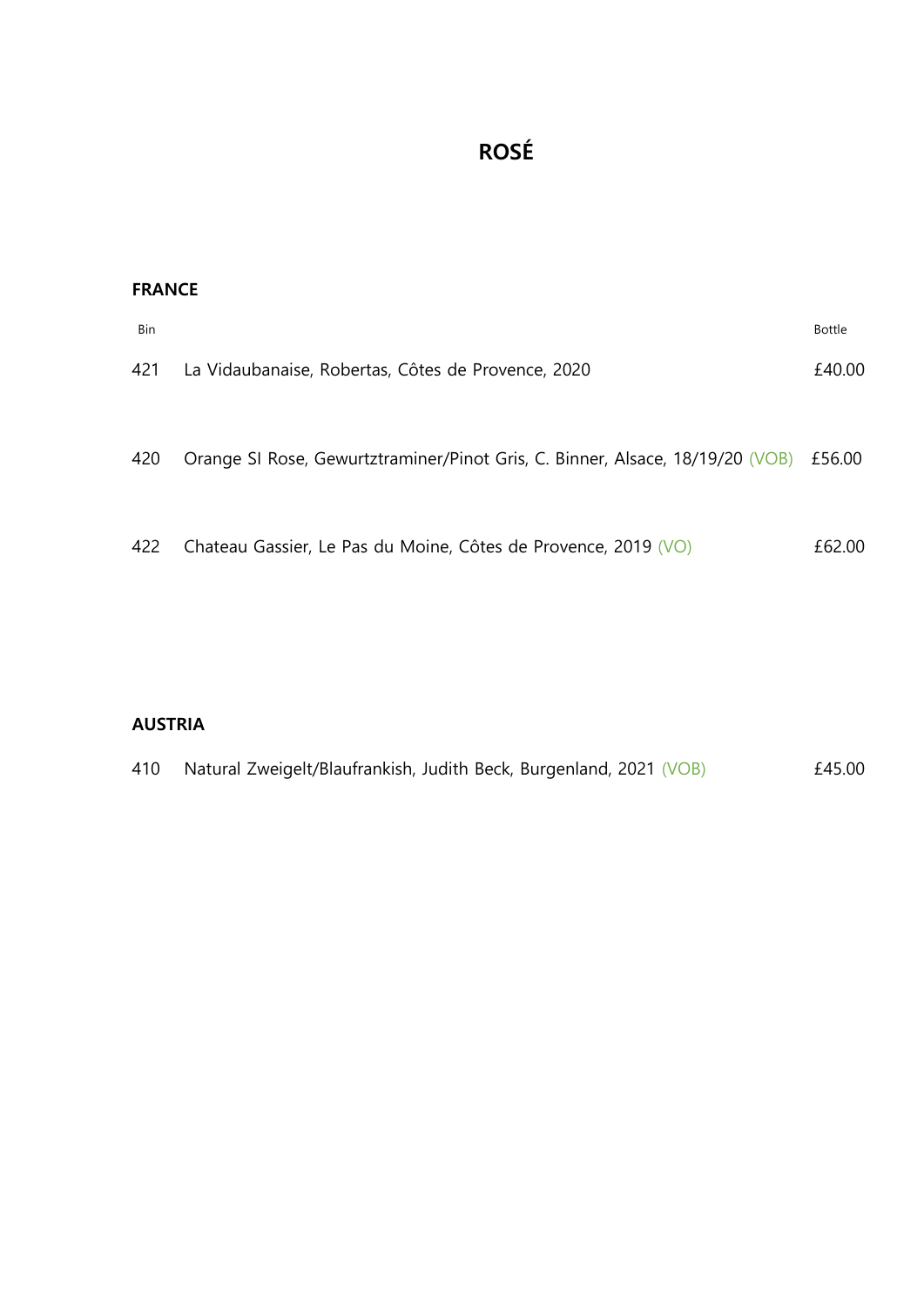**RED** 

| Bin |                                                                                 | Bottle  |
|-----|---------------------------------------------------------------------------------|---------|
| 511 | Haut-Médoc, Château Du Cartillon, Bordeaux, 2013                                | £68.00  |
| 516 | Pauillac, Château Pedesclaux, Bordeaux, 2011                                    | £150.00 |
| 515 | St. Julien, Château Lagrange, Bordeaux, 2010                                    | £210.00 |
| 517 | St. Estéphe, Château de Pez, Bordeaux, 2005                                     | £155.00 |
| 514 | Pessac Leognan, Château Hannetot, Bordeaux, 2011                                | £75.00  |
| 518 | St. Emilion Grand Cru, Grand Pey Lescour, Bordeaux, 2014 (O)                    | £65.00  |
| 513 | Pomerol, Château Bourgneuf-Vayron, Bordeaux, 2010                               | £157.00 |
| 505 | Gevrey-Chambertin, Sarl Garaudet Père & Fils, Burgundy, 2017                    | £125.00 |
| 504 | Nuits St Georges 1er Cru Rues de Chaux, Burgundy, 2015                          | £200.00 |
| 509 | Chénas les Carrières, Domaine Paul Henri Thillardon, Beaujolais, 2013 (O)       | £58.00  |
| 526 | Morgon Les Charmes, Didier Desvignes, Beaujolais, 2019                          | £48.00  |
| 501 | Brouilly, Château du Pavé, Beaujolais, 2018 (O)                                 | £55.00  |
| 506 | Sancerre Rouge, Esprit, Domaine Serge Laporte, Loire, 2018                      | £56.00  |
| 507 | Bourgueil, La Chevalerie, Breteche, 2015                                        | £62.00  |
| 502 | Côte Rôtie, Domaine Stéphane Otheguy, Côtes du Rhône 2012                       | £115.00 |
| 524 | Cornas, Granit 30, Domaine Vincent Paris, Côtes du Rhône 2016                   | £87.00  |
| 525 | Châteauneuf-du-Pape, Beaucastel, Côtes du Rhône 2009 (O)                        | £220.00 |
| 527 | Châteauneuf-du Pape, Cuvée Les Pierres, Côtes du Rhône 2019 (V)                 | £72.00  |
| 521 | Croze-Hermitage, Cuvée Laurent, Domaine Combier, Côtes du Rhône 2020 (O) £59.00 |         |
| 523 | Vacqueiras, Le Clos, Dom. Montirius, 2016 (OBV)                                 | £52.00  |
| 522 | Côtes du Rhône Villages 'Cesar', Domaine Roche Audran, 2019 (OBV)               | £51.00  |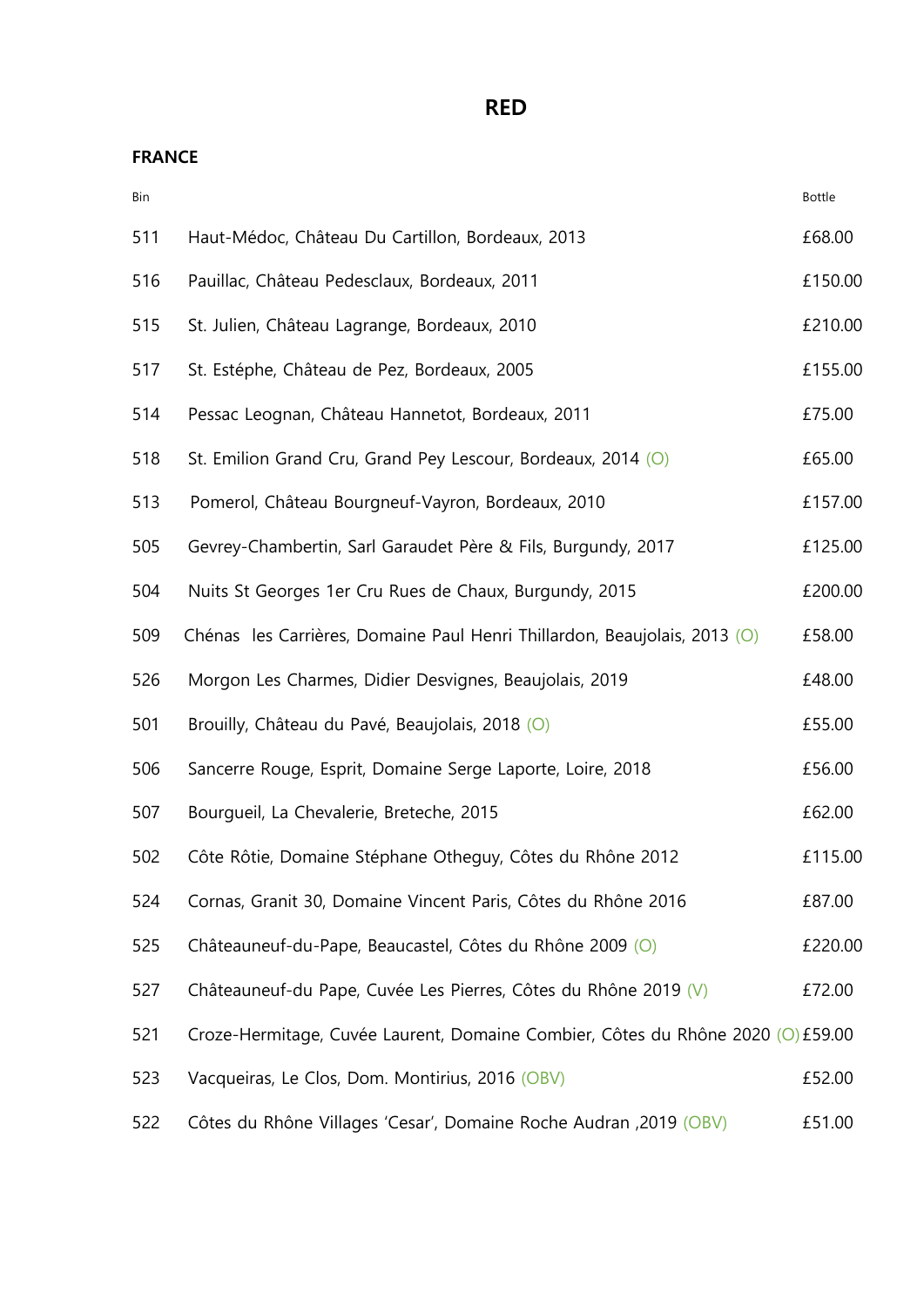## **FRANCE**

| <b>Bin</b> |                                                                | Bottle |
|------------|----------------------------------------------------------------|--------|
| 537        | Saint-Chinian, Colline, Les Sentiers de Bagatelle, 2017        | £48.00 |
| 535        | Mas de Daumas Gassac, Famille Guibert, Languedoc, 2018         | £80.00 |
| 520        | Natural Côtes du Roussillon, John Wine, Dom. Cazes, 2020 (OBV) | £44.00 |
| 539        | Vin de Corse, Clos Culombu Rouge, Etienne Suzzoni, 2012        | £51.00 |

## **ITALY**

| Bin |                                                                                | <b>Bottle</b> |
|-----|--------------------------------------------------------------------------------|---------------|
| 601 | Lagrein, OXS, Niklas Weigut, Südtirol Alto Adige, 2019                         | £44.00        |
| 613 | Amarone della Valpolicella Classico Riserva, Corte Bra, Veneto, Italy 2013 (V) | £95.00        |
| 621 | Barolo, DOCG Ascheri, Piemonte, 2016                                           | £84.00        |
| 622 | Barbaresco Roccalini, Cascina Roccalini, Piemonte, 2017                        | £72.00        |
| 607 | Dolcetto d'Alba, Brico Bastia, Conterno Fantino, Piemonte, 2019 (V)            | £52.00        |
| 611 | Chianti, Poggiotondo, Tuscany, 2018 (O)                                        | £50.00        |
| 600 | Chianti Classico Riserva, Campomaggio, Tuscany, 2014 (V)                       | £56.00        |
| 610 | Brunello di Montalcino Il Paradiso di Manfredi, Tuscany, 2013                  | £180.00       |
| 605 | Ciliegiolo, Tenuta Santa Lucia, Tuscany, 2016 (OV)                             | £34.00        |
| 615 | Montepulciano D'Abruzzo, Fantini, Farnese, 2018 (OB)                           | £38.00        |
| 602 | Anfora Montepulciano d'Abruzzo, Francesco Cirelli 2019 (OV)                    | £72.00        |
| 603 | Primitivo, Passitivo, Puglia (OV)                                              | £36.00        |
| 620 | Negroamaro, Cappello di Prete, Candido, Salento, 2017 (V)                      | £42.00        |
| 606 | Nero d'Avola, Jummare, Sicily, 2019 (OB)                                       | £39.00        |
| 630 | Frappato, COS, Sicily, 2020 (O)                                                | £45.00        |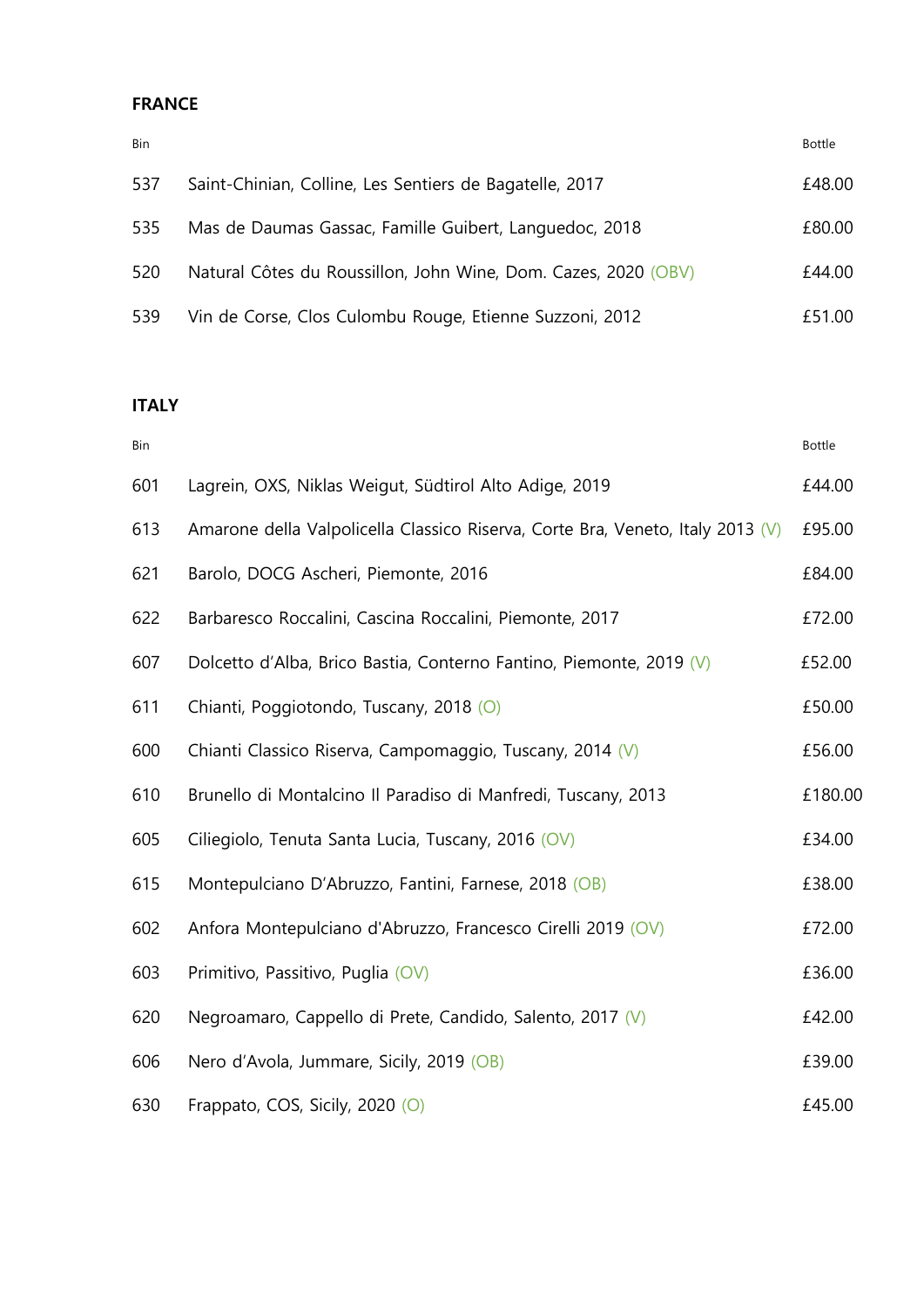## **PORTUGAL**

| <b>Bin</b> |                                         | Bottle |
|------------|-----------------------------------------|--------|
| 655        | Afros, Vinhão, Vinho Verde, 2018        | £40.00 |
| 656        | Quinta da Vegia, Solo Franco, Dão, 2017 | £45.00 |
| 657        | Plansel Selecta Reserva, Alentejo, 2017 | £52.00 |
| 654        | Churchill's Estate, Douro, 2017         | £48.00 |

#### **SPAIN**

| 562           | Rioja Grand Reserva, Sierra Cantabria, 2010                | £85.00 |
|---------------|------------------------------------------------------------|--------|
| 560           | Rioja Reserva, Contino, 2014                               | £72.00 |
| 564           | Bodegas Lan, Xtreme Ecologico, Crianza, Rioja, 2017 (O)    | £48.00 |
| 575           | Pago de los Capellanes Crianza, Ribera del Duero, 2018     | £59.00 |
| 555           | Mencia, very old vines (100+) Aurea Pittacum, Bierzo, 2012 | £90.00 |
| 556           | Lalama, Dominio do Bibei, Ribera Sacra, 2017               | £68.00 |
| 570           | Somontano, Bodega Pirineos, 3404, 2018                     | £45.00 |
| 550           | Montsant, Mas d'en Cosme, Fristyle, Celler Comunica, 2016  | £49.00 |
| 576           | Priorat, Humilitat, Franck Massard, Catalonia, 2015        | £49.00 |
| 561           | Sincronia, Mesquida Mora, Mallorca, 2018 (VOB)             | £42.00 |
| <b>GREECE</b> |                                                            |        |

| 500 | Xinomavro, Ramnista, Macedonia, 2017 | £56.00 |
|-----|--------------------------------------|--------|
|     |                                      |        |

## **MARROCO**

| 850 | Syrah, Epicuria, Guerrouane, 2018 | £62.00 |
|-----|-----------------------------------|--------|
|-----|-----------------------------------|--------|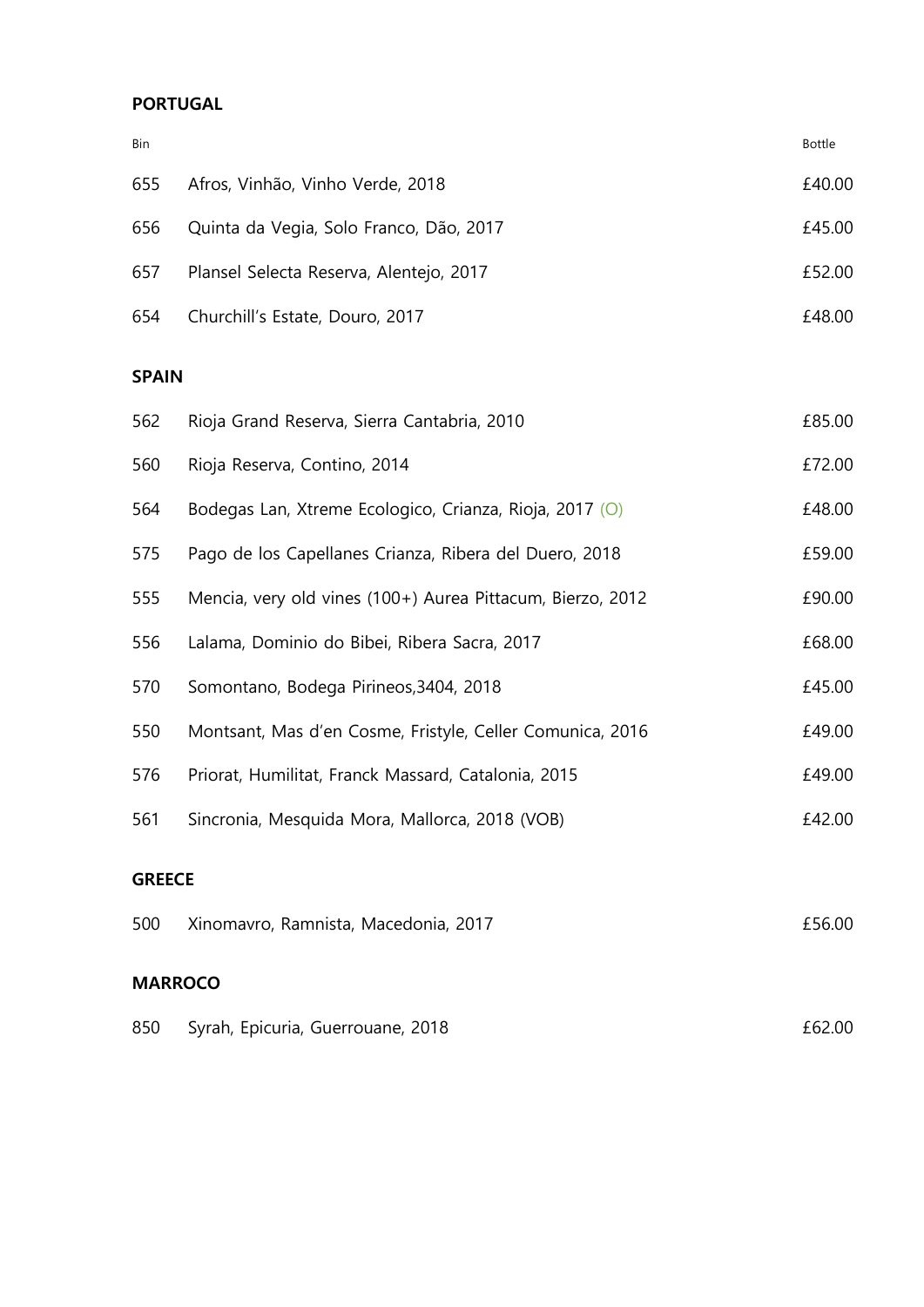#### **GERMANY**

| Bin |                                                                         | Bottle |
|-----|-------------------------------------------------------------------------|--------|
| 660 | Spätburgunder Trocken, Kalkmergel Knipser, Laumersheim, Pfalz, 2014 (v) | £78.00 |
| 661 | Pinot Noir, Maximin Grunhaus, Mosel, 2017                               | £92.00 |
| 664 | Natural Pinot Noir, Andi Knaus, Württemberg, Germany 2019 (OV)          | £45.00 |

#### **AUSTRIA**

| 663 | Blaufränkisch, Horchäcker, Burgenland, 2017 (OB)    | £68.00 |
|-----|-----------------------------------------------------|--------|
| 662 | Natural Zweigelt, Sepp Muster, Styria, 2015 (OB)    | £56.00 |
| 665 | Reserve Zweigelt, Sepp Moser, Burgenland, 2017 (OB) | £72.00 |

#### **ARMENIA**

| 750 |  |  | Areni Noir, Zorah, Yeraz, Yeghegnadzor, Vayots Dzor, 2013 (VOp) | £180.00 |
|-----|--|--|-----------------------------------------------------------------|---------|
|-----|--|--|-----------------------------------------------------------------|---------|

#### **LEBANON**

| 595 | Cabernet Sauvignon, Cinsault, Chateau Musar, Bekaa Valley, 2000 (O)       | £130.00 |
|-----|---------------------------------------------------------------------------|---------|
| 590 | Grenache, Cinsault, Tempranillo, Le Colombier, Massaya Bekaa Valley, 2019 | £44.00  |

#### **U.K.**

| 801 | Pinot Noir, Hush Heat Estate, Balfour, Luke's, Kent 2018 (V) | £55.00 |
|-----|--------------------------------------------------------------|--------|
| 803 | Pinot Noir, Diamond Fields, Davenport, Sussex, 2020 (OV)     | £56.00 |
| 802 | Rondo, Montgomery Vineyards, Powys, Wales, 2019 (V)          | £50.00 |

## **SOUTH AFRICA**

| 713 | Bordeaux Blend, Lourens River Valley, Morgenster, Stellenbosch, 2015 |  |  | £56.00 |
|-----|----------------------------------------------------------------------|--|--|--------|
|     |                                                                      |  |  |        |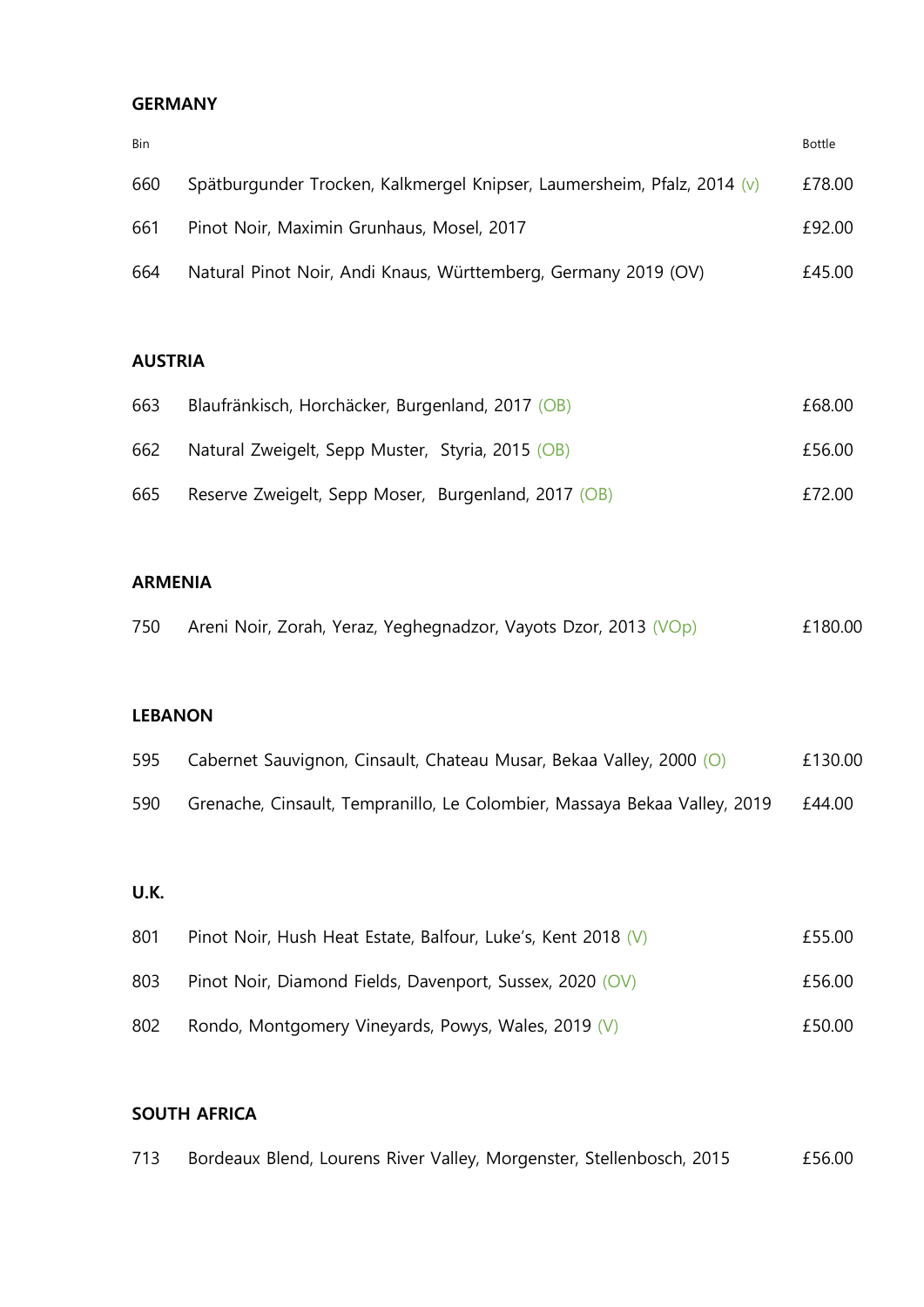#### **CANADA**

| Bin          |                                                                             | <b>Bottle</b> |
|--------------|-----------------------------------------------------------------------------|---------------|
| 900          | Merlot, Trius, Peller, Niagara, 2016 (V)                                    | £58.00        |
| 700          | Pinot Noir, Le Grand Clos, Clos Jordanne, Niagara Peninsula, 2017 (V)       | £92.00        |
|              | <b>UNITED STATES</b>                                                        |               |
| 701          | Merlot Elysian, Bonterra, California, 2017 (vO)                             | £64.00        |
| 703          | Cabernet Sauvignon, Bonterra, California, 2018 (vO)                         | £46.00        |
| 704          | Proprietary Red, Angels and Cowboys, Sonoma, California, 2018               | £58.00        |
| 702          | Litton Springs, Ridge, Sonoma, California, 2018                             | £135.00       |
| 705          | Petit Syrah, Bogle, Clarksburg, California, 2019 (V)                        | £48.00        |
| 707          | Sangiovese-Tempranillo, Venustas, Ambyth Estate, Paso Robles, 2011 (OB)     | £98.00        |
| <b>CHILE</b> |                                                                             |               |
| 682          | Carignan Reserve "Vinedo Silvestre", Villalobos, Colchagua Valley, 2014 (B) | £60.00        |
| 684          | Carmenere, Petit Verdot, Montes, Purple Angel, Colchagua Valley, 2016       | £100.00       |
| 686          | Carmenere Grand Reserva, Falernia, Elqui Valley, 2018 (V)                   | £42.00        |
| 680          | Pinot Noir Single Vineyard Las Brisas, Bodegas Leyda, Sant Antonio, 2019    | £46.00        |
| 681          | Pais, Terroir Sonoro, Rauli aged, Valle de Itata, 2016 (V)                  | £51.00        |
|              | <b>ARGENTINA</b>                                                            |               |
| 671          | Natural Trousseau, Miras, Patagonia, 2019 (O)                               | £65.00        |
| 673          | Cabernet Franc, Seleccion de Familia, Humberto Canale, Patagonia, 2017 (v)  | £60.00        |

674 Malbec Blend Altimus, Bodegas El Esteco, Salta, 2016 (V) 674 1675.00 675 Malbec Single Vineyard, Sectret, Altivo, Uco Valley, Mendoza, 2014 £95.00

- 672 Malbec, Sin Sulfito, Bodega Cecchin, Mendoza, 2019 (O) £52.00
- 670 Pinot Noir, Seleccion de Familia, Humberto Canale, Patagonia, 2017 (v) £60.00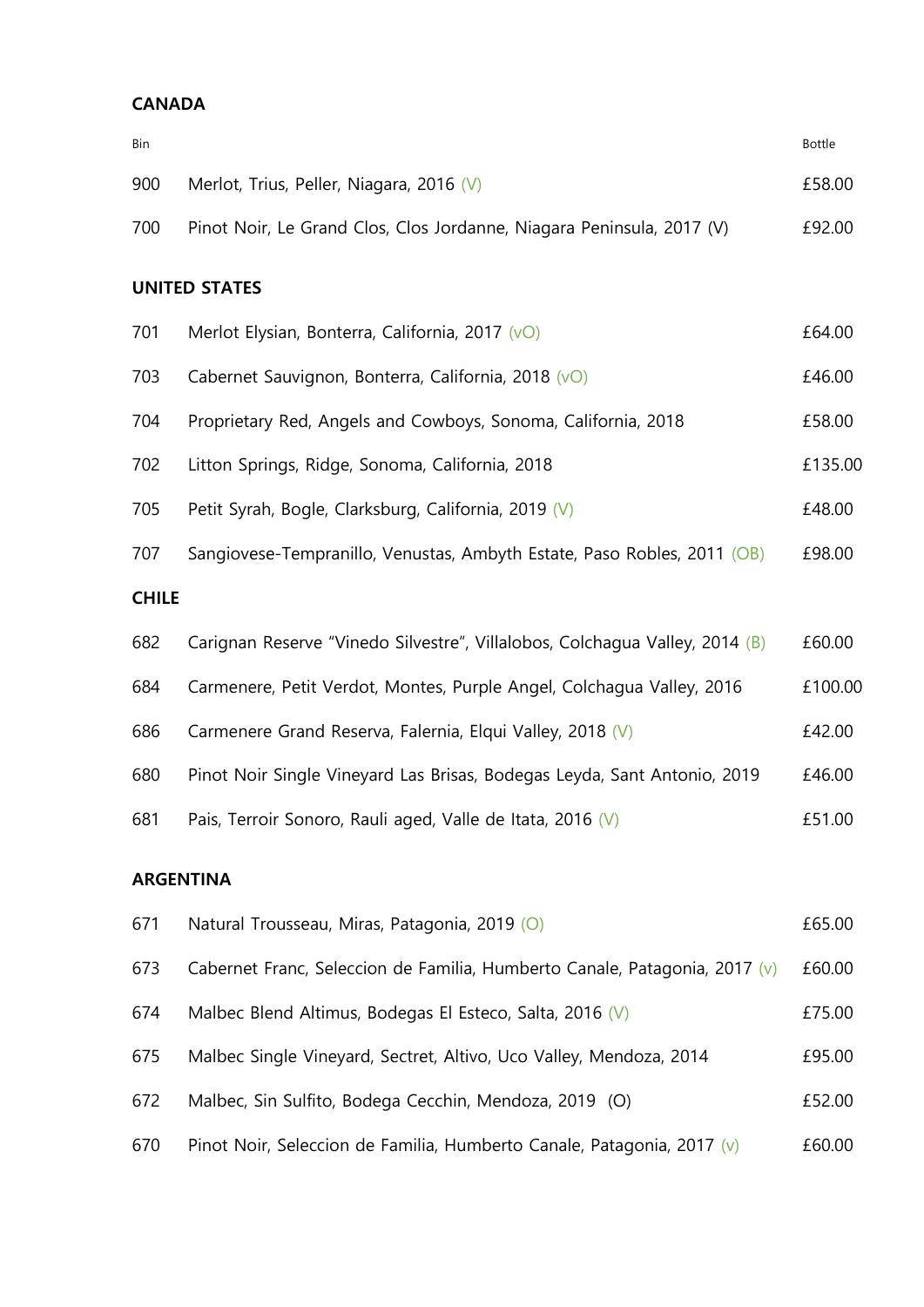#### **NEW ZEALAND**

| Bin |                                                                           | <b>Bottle</b> |
|-----|---------------------------------------------------------------------------|---------------|
| 734 | Syrah, Wildsong, Hawkes Bay, 2019 (O)                                     | £46.00        |
| 733 | Syrah, Trinity Hill, Homage, Hawkes Bay, 2016                             | £160.00       |
| 737 | Pinot Noir, Single Vineyard Rapuro Creek, Seresin, Marlborough, 2014 (VO) | £82.00        |
| 736 | Pinot Noir, Petit Clos, Clos Henri, Marlborough, 2017 (O)                 | £55.00        |
| 735 | Pinot Noir, Winemakers Reserve, Yealands, Central Otago, 2017 (VS)        | £61.00        |

### **AUSTRALIA**

| 725 | Cabernet Sauvignon, Balnaves, Coonowarra, 2015 (v)                                  | £72.00 |
|-----|-------------------------------------------------------------------------------------|--------|
| 724 | Malbec/Petit Verdot, Cullen, Margaret River, 2018 (VOBCS)                           | £64.00 |
| 727 | Grenache, The Derelict Vineyard, d'Arenberg, McLaren Vale, 2018 (V)                 | £58.00 |
| 722 | Fog Nebbiolo, Alpha Box & Dice, Adelaide Hills, 2016 (V)                            | £60.00 |
| 726 | Nero d'Avola, Mount Horrocks, Clare Valley, 2016 (VOS)                              | £55.00 |
| 723 | Shiraz, Lionherat of the Barossa, Dandelion Vineyards, Barossa 2018 ( $\sqrt{Op}$ ) | £38.00 |
| 721 | Durif, Campbells of Rutherglen, 2018                                                | £68.00 |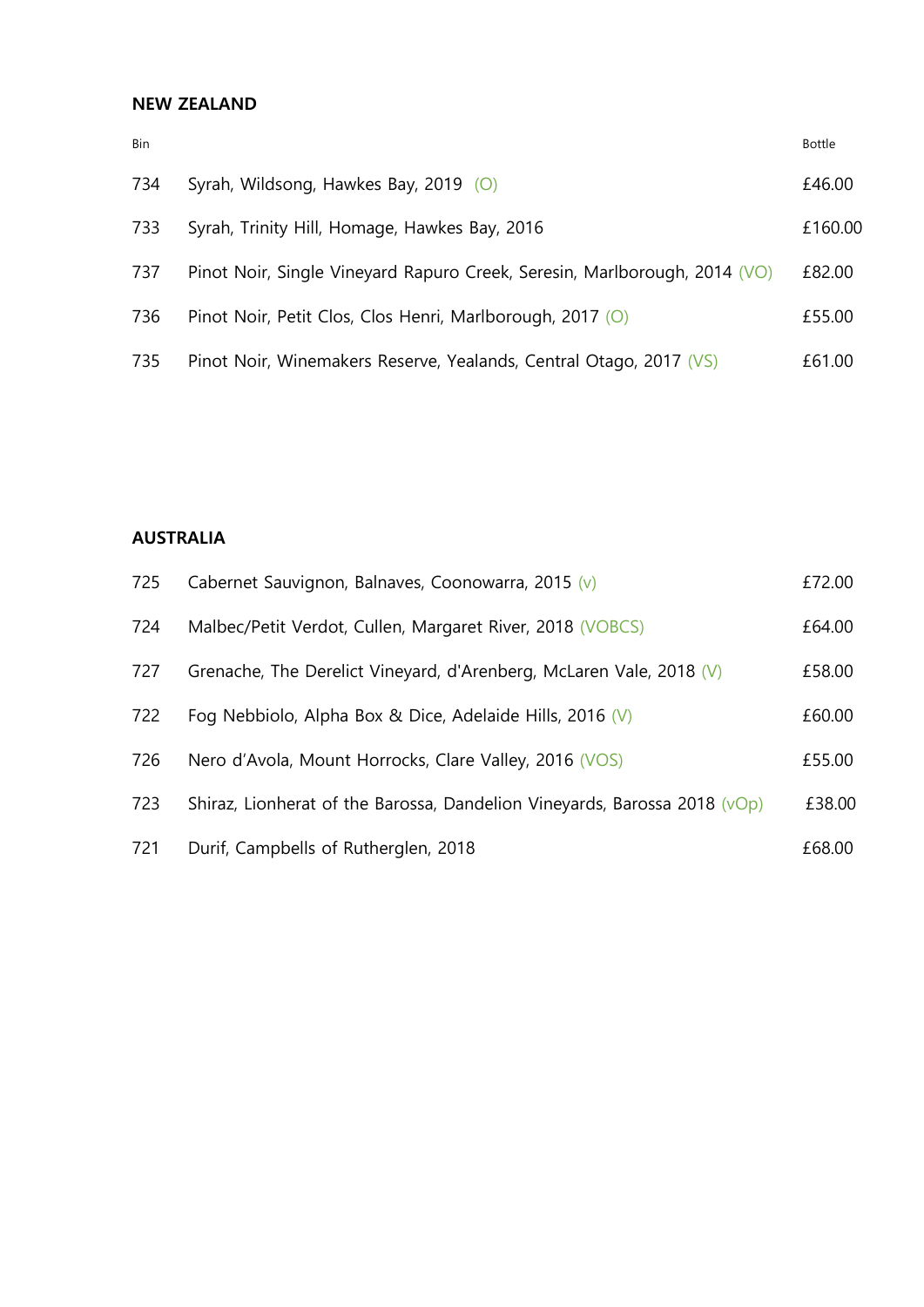# **SWEET WINE**

#### **LATE HARVEST**

|                                                                     | 75ml   | <b>Bottle</b> |
|---------------------------------------------------------------------|--------|---------------|
| Tokaji-Hetzolo, late Harvest, Hungary, 2015 (500ml) (O)             | £10.00 | £48.00        |
| Tokaji Aszu 5 Puttonyus, Royal Tokaji, 2013 (500ml)                 |        | £85.00        |
| Sauternes, Château d'Arche, Bordeaux, France 2010 (375ml)           |        | £52.00        |
| Jurancon, Uroulat, Charles Hours, France 2017 (375ml)               |        | £60.00        |
| Jurancon, Domaine Laguilhon, 2017                                   | £13.00 | £65.00        |
| Ice Wine, Cabernet Franc, Peller, Canada, 2017                      | £25.00 | £120.00       |
| Riesling, Mount Horrocks, Clare Valley, Australia, 2018 (375ml) (O) |        | £55.00        |
|                                                                     |        |               |

#### **FORTIFIED**

| Orange Muscat, Essencia, Quady, California USA, 2015 |  | £55.00 |
|------------------------------------------------------|--|--------|
|------------------------------------------------------|--|--------|

### **VIN DOUX NATUREL**

| Muscat Ambre, Rivesaltes, Dom. Cazes, 2006 (375ml) (O)                    | £15.00 |        |
|---------------------------------------------------------------------------|--------|--------|
| Maury, Mas Amiel, 2018 $(O)$                                              | £12.00 | £62.00 |
| Banyuls Rimage " Les Clos de Paulilles", Domaine Cazes 2016 (500ml) £9.00 |        | £37.00 |

#### **APASSIMENTO**

|  |  | Recioto Valpolicella DOCG, Bertani, Veneto, Italy, 2015 (500ml) |  |  | £49.00 |
|--|--|-----------------------------------------------------------------|--|--|--------|
|--|--|-----------------------------------------------------------------|--|--|--------|